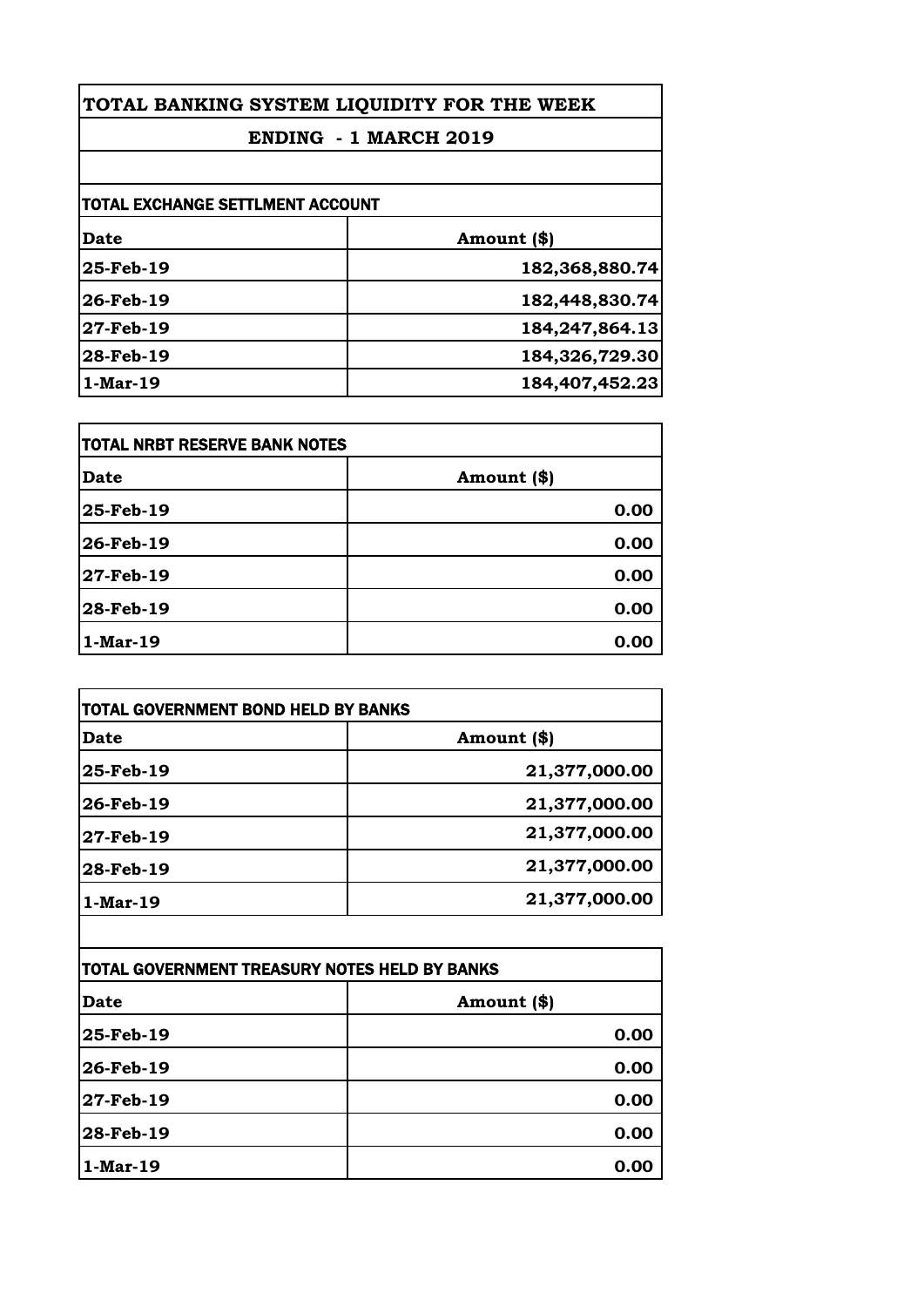## **ENDING - 8 MARCH 2019**

| <b>TOTAL EXCHANGE SETTLMENT ACCOUNT</b> |                |
|-----------------------------------------|----------------|
| Date                                    | Amount (\$)    |
| 4-Mar-19                                | 184,160,830.29 |
| 5-Mar-19                                | 181,881,727.85 |
| $6$ -Mar-19                             | 181,207,292.51 |
| $7-Mar-19$                              | 183,553,892.51 |
| 8-Mar-19                                | 174,683,812.10 |

| TOTAL NRBT RESERVE BANK NOTES |             |
|-------------------------------|-------------|
| <b>Date</b>                   | Amount (\$) |
| $4-Mar-19$                    | 0.00        |
| 5-Mar-19                      | 0.00        |
| $6$ -Mar-19                   | 0.00        |
| $7-Mar-19$                    | 0.00        |
| 8-Mar-19                      | 0.00        |

| <b>Date</b> | Amount (\$)   |
|-------------|---------------|
| $4$ -Mar-19 | 21,377,000.00 |
| 5-Mar-19    | 21,377,000.00 |
| $6$ -Mar-19 | 21,377,000.00 |
| $7-Mar-19$  | 21,377,000.00 |
| 8-Mar-19    | 21,377,000.00 |

| TOTAL GOVERNMENT TREASURY NOTES HELD BY BANKS |             |
|-----------------------------------------------|-------------|
| <b>Date</b>                                   | Amount (\$) |
| $4-Mar-19$                                    | 0.00        |
| 5-Mar-19                                      | 0.00        |
| 6-Mar-19                                      | 0.00        |
| $7-Mar-19$                                    | 0.00        |
| 8-Mar-19                                      | 0.00        |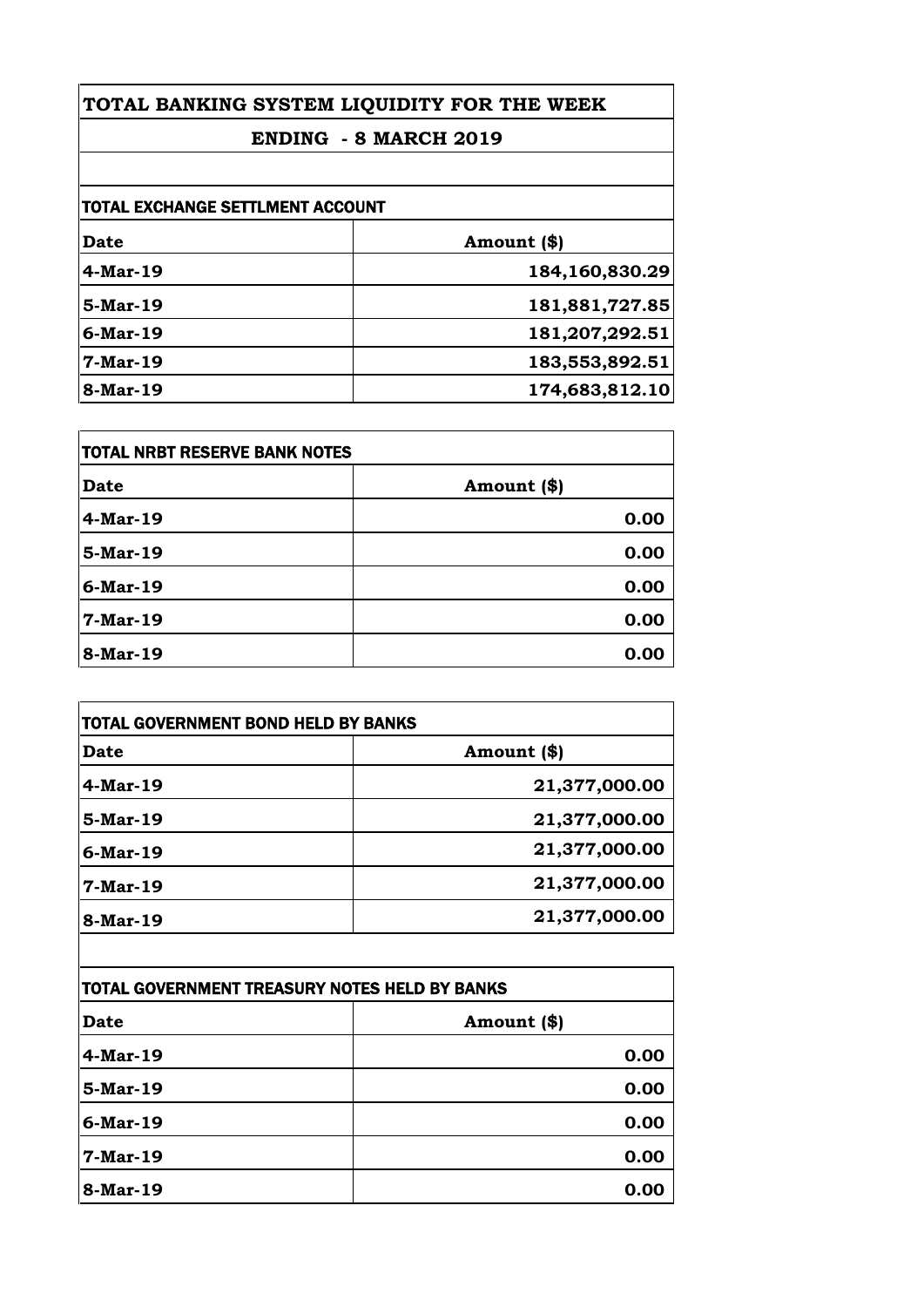## **ENDING - 15 MARCH 2019**

| TOTAL EXCHANGE SETTLMENT ACCOUNT |                |
|----------------------------------|----------------|
| Date                             | Amount (\$)    |
| 11-Mar-19                        | 174,218,582.67 |
| 12-Mar-19                        | 173,751,064.07 |
| $13-Mar-19$                      | 171,215,450.69 |
| 14-Mar-19                        | 172,697,775.24 |
| 15-Mar-19                        | 172,034,538.50 |

| TOTAL NRBT RESERVE BANK NOTES |             |
|-------------------------------|-------------|
| <b>Date</b>                   | Amount (\$) |
| 11-Mar-19                     | 0.00        |
| 12-Mar-19                     | 0.00        |
| 13-Mar-19                     | 0.00        |
| 14-Mar-19                     | 0.00        |
| 15-Mar-19                     | 0.00        |

| <b>TOTAL GOVERNMENT BOND HELD BY BANKS</b> |               |
|--------------------------------------------|---------------|
| <b>Date</b>                                | Amount (\$)   |
| $11-Mar-19$                                | 21,377,000.00 |
| $12$ -Mar-19                               | 21,377,000.00 |
| 13-Mar-19                                  | 21,377,000.00 |
| 14-Mar-19                                  | 21,377,000.00 |
| 15-Mar-19                                  | 21,377,000.00 |
|                                            |               |

| TOTAL GOVERNMENT TREASURY NOTES HELD BY BANKS |             |
|-----------------------------------------------|-------------|
| <b>Date</b>                                   | Amount (\$) |
| 11-Mar-19                                     | 0.00        |
| 12-Mar-19                                     | 0.00        |
| 13-Mar-19                                     | 0.00        |
| 14-Mar-19                                     | 0.00        |
| 15-Mar-19                                     | 0.00        |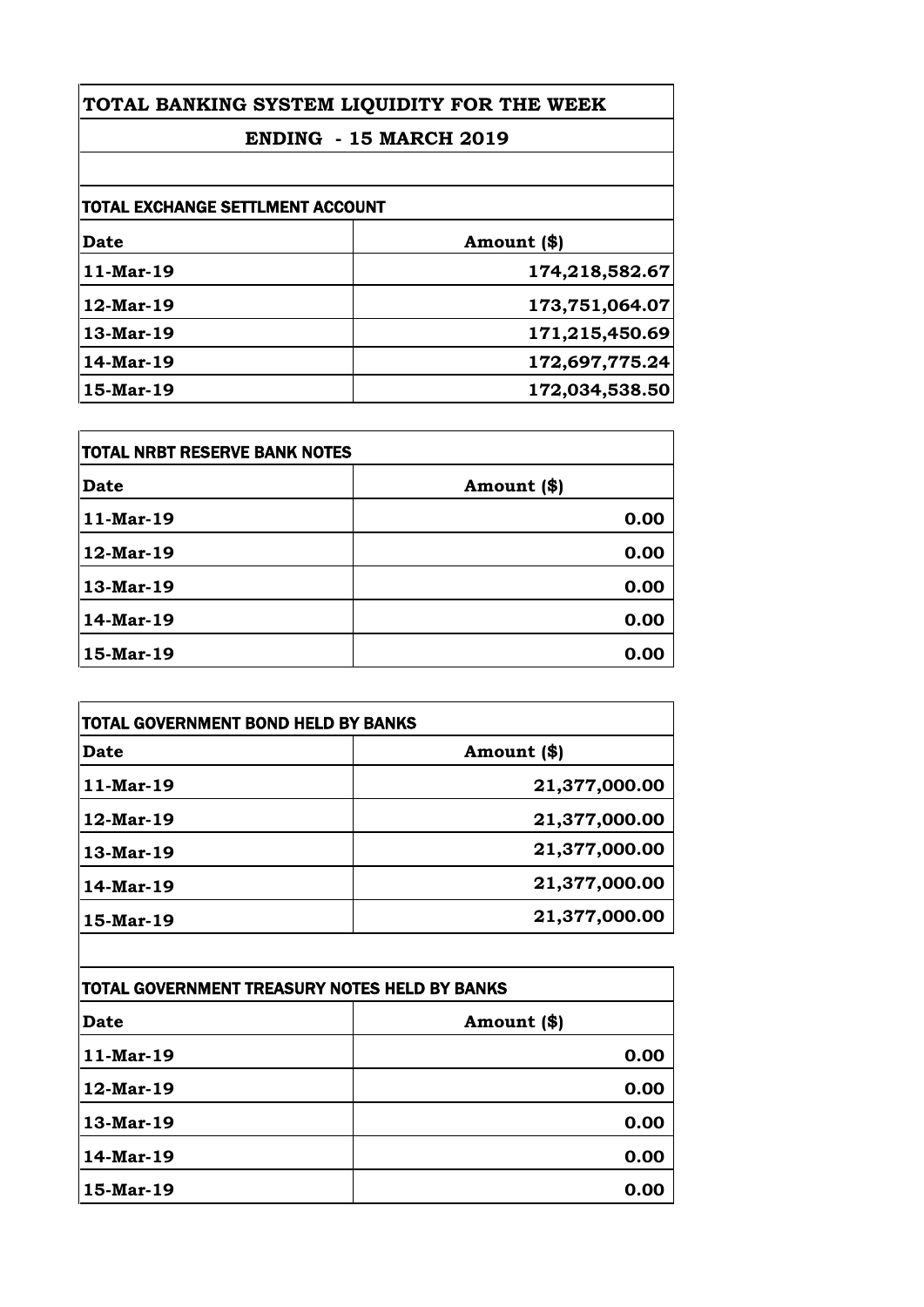## **ENDING - 22 MARCH 2019**

| <b>TOTAL EXCHANGE SETTLMENT ACCOUNT</b> |                |
|-----------------------------------------|----------------|
| Date                                    | Amount (\$)    |
| 18-Mar-19                               | 170,822,362.73 |
| 19-Mar-19                               | 170,825,342.73 |
| $20$ -Mar-19                            | 170,381,488.50 |
| 21-Mar-19                               | 171,346,107.44 |
| $22$ -Mar-19                            | 169,899,007.89 |

| TOTAL NRBT RESERVE BANK NOTES |             |
|-------------------------------|-------------|
| <b>Date</b>                   | Amount (\$) |
| 18-Mar-19                     | 0.00        |
| 19-Mar-19                     | 0.00        |
| 20-Mar-19                     | 0.00        |
| 21-Mar-19                     | 0.00        |
| 22-Mar-19                     | 0.00        |

| <b>TOTAL GOVERNMENT BOND HELD BY BANKS</b> |               |
|--------------------------------------------|---------------|
| <b>Date</b>                                | Amount (\$)   |
| 18-Mar-19                                  | 21,377,000.00 |
| 19-Mar-19                                  | 21,377,000.00 |
| 20-Mar-19                                  | 21,377,000.00 |
| $21$ -Mar-19                               | 21,377,000.00 |
| 22-Mar-19                                  | 21,377,000.00 |

| TOTAL GOVERNMENT TREASURY NOTES HELD BY BANKS |             |
|-----------------------------------------------|-------------|
| <b>Date</b>                                   | Amount (\$) |
| 18-Mar-19                                     | 0.00        |
| 19-Mar-19                                     | 0.00        |
| 20-Mar-19                                     | 0.00        |
| 21-Mar-19                                     | 0.00        |
| $22$ -Mar-19                                  | 0.00        |